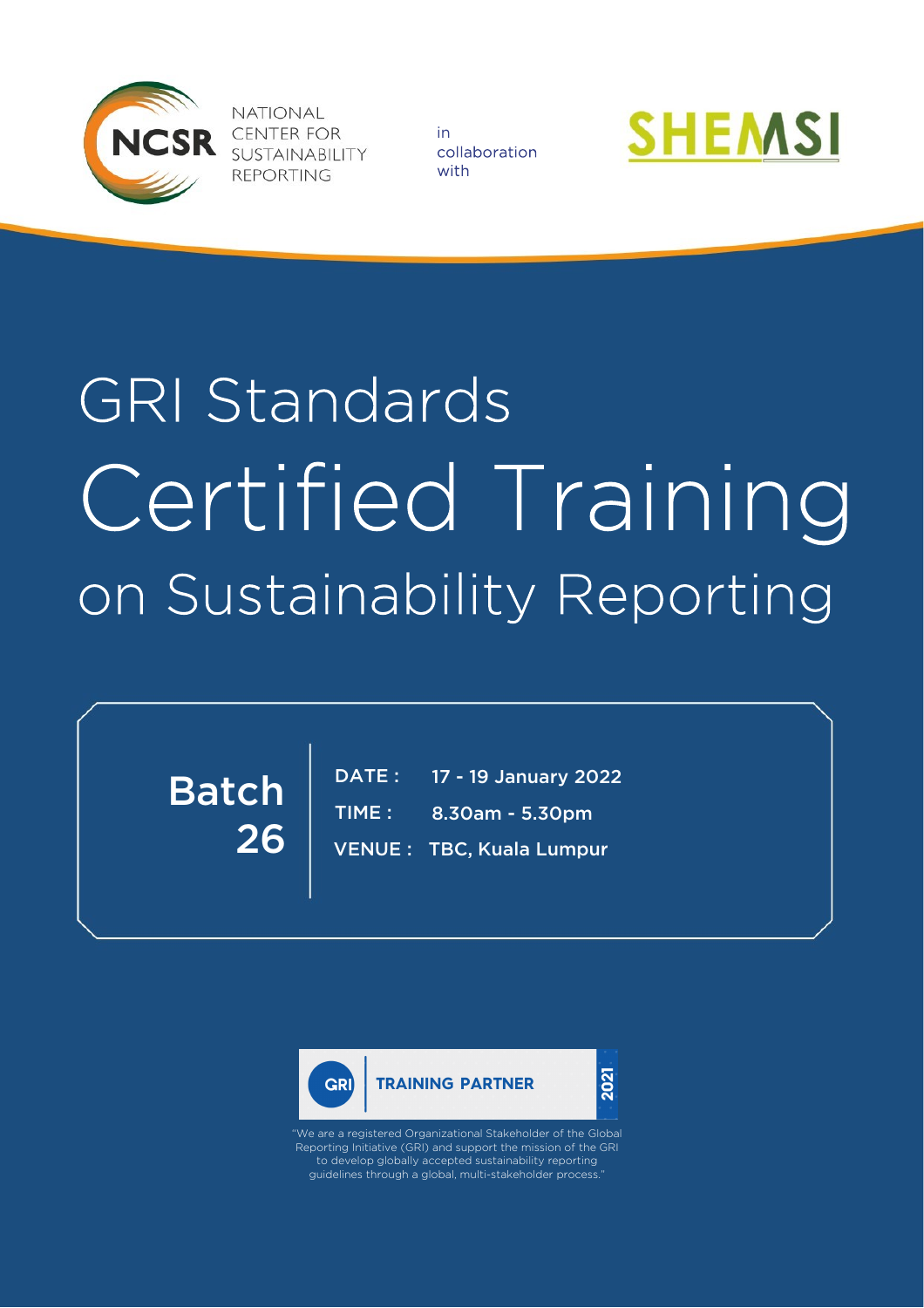

## **MORE AND MORE ORGANIZATIONS ARE DISCOVERING THE BENEFITS OF SUSTAINABILITY REPORTING**

Research shows that a systematic approach to sustainability reporting helps to:

- n Improve sustainability performance.
- **n** Improve risk management and investor communications.
- n Engage stakeholders and improve stakeholders relations.
- n Motivate and engage employees.
- **n** Build credibility as a committed and effective corporate citizen.
- n Strengthen internal data management and reporting systems.
- n Improve sustainability strategy and selection of performance indicators and targets.
- n Benchmark sustainability performance against self and others.

If your organization is thinking about preparing a report but don't know where to start or how to take the first step, this training is ideal for you.

If your organization is already reporting, but you are new to the reporting team, this training is ideal for you.

If you are an experienced reporter but want to review, improve or discover the latest in best practice, this training is ideal for you.

This three-day intensive workshop will introduce you to the elements of a good sustainability report using the GRI's five step process: prepare, connect, define, monitor and report and prepare you to



coordinate the sustainability reporting process. You will also receive your own copies of essential GRI publications.

The GRI Standards Certified Training Program empowers participants to begin or improve their sustainability reporting using the world's leading sustainability reporting framework.

The training is given in a working group format. Student participation should be active.

\*On October 2015, Bursa Malaysia launched its sustainability reporting framework, comprising the amended Listing Requirements relating to sustainability disclosures and the Sustainability Reporting Guide and Toolkits. This GRI course supports the process set by Bursa Malaysia and will assist participants to meet Bursa's requirements.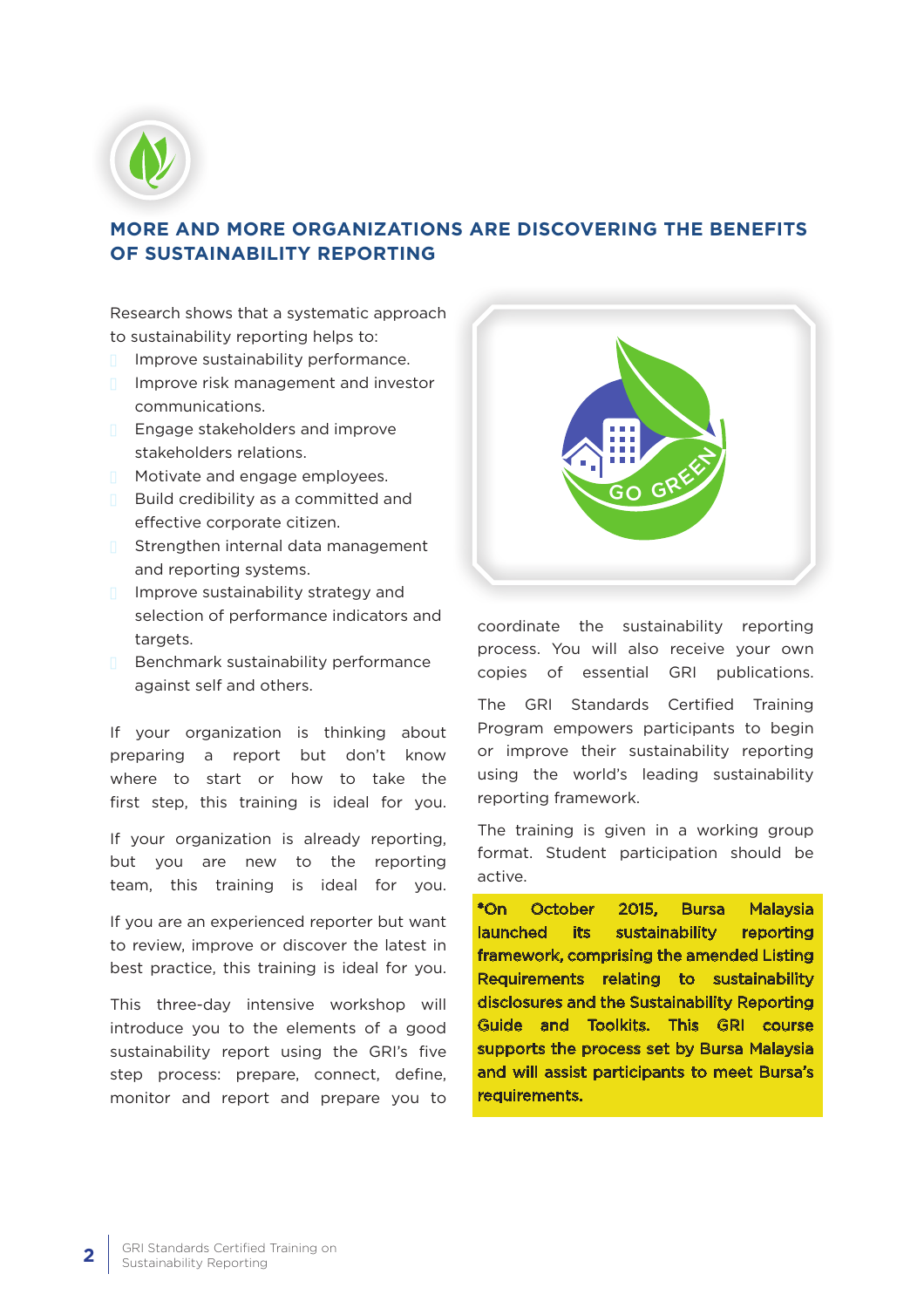

### **BENEFITS OF GRI REPORTING**

Sustainability reports based on the GRI Standards can be used to benchmark organizational performance with respect to laws, norms, codes, performance standards and voluntary initiatives; demonstrate organizational commitment to sustainable development; and compare organizational performance over time.

GRI promotes and develops this standardized approach to reporting to stimulate demand for sustainability information—which will benefit reporting organizations and those who use report information alike.



#### **ABOUT THE GLOBAL REPORTING INITIATIVE (GRI)**

The Global Reporting Initiative (GRI) is a non-governmental organization that develops and disseminates globally applicable voluntary Sustainability Reporting Standards.

The GRI started in 1997 as an initiative of the United Nations Environment Program and became independent in 2002. Headquartered in Amsterdam, the Netherlands, the GRI is an official collaborating center of the United Nations Environment Program (UNEP) and works in cooperation with the UN Global Compact.

The GRI develops the sustainability reporting standards through a multi-stakeholder process that incorporates the active participation of business, accountancy, investment, environmental, human rights, research and labor organizations from around the world.



# **INVESTMENT**

The training fee is RM 3700 per person (excluding 6% SST)

- n Participants will receive an internationally recognized certificate directly from the Global Reporting Initiative (GRI) after successful completion of the training course.
- n In addition, participants are eligible to receive a Certified Sustainability Reporting Specialist (CSRS) certificate from Institute of Certified Sustainability Practitioners (ICSP) after successfully passing the ICSP online examination and submitting the assignment.
- n CSRS is a professional certification in sustainability reporting and sustainability management. We have around 1,500 graduates since late 2007 from around the world including Indonesia. Malaysia, Singapore and the Philippines.
- n CSRS graduates are eligible for NCSR's Certified Sustainability Reporting Assuror (CSRA) certificate; training with an objective to provide assurance on sustainability reporting and practices based on the AA1000 assurance standards.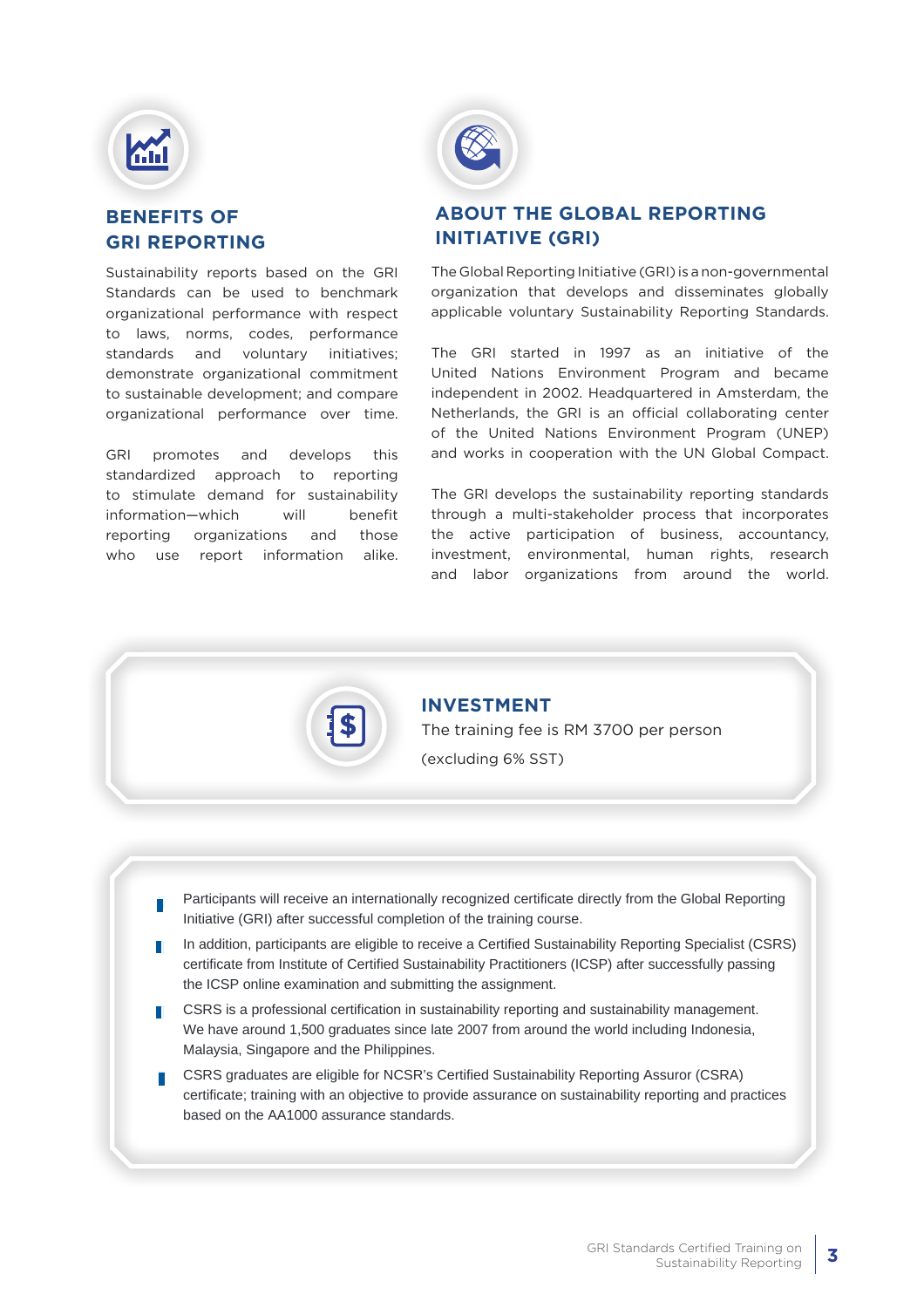# CONTENTS, STRUCTURE AND PROGRAM DETAILS

**TRAINING PROGRAM**



### **TRAINING OBJECTIVES**

#### You will learn:

- $n =$ The link between sustainable development and sustainability reporting
- $\Box$  Value of sustainability reporting
- $\Box$  Key features of GRI Standards as well as the modular structure
- **n** How to use the GRI Standards; apply the universal standards as well as the topicspecific standards
- $\Box$  The concept of 'materiality and boundaries' and how to apply it
- $\Box$  The reporting process using GRI Standards as well as its application



#### **TRAINING OUTCOMES**

#### The training program provides you the tools to:

- $\Box$  Plan your sustainability reporting process.
- **n** Identify key stakeholders.
- Distinguish your organization's material issues.
- $\Box$  Recognize the internal procedures and mechanisms.
- n Incorporate the Sustainable Development Goals (SDGs) into Sustainability Reporting.
- $\Box$  Evaluate the quality of sustainability reports using your newly acquired knowledge.

| <b>PART 1:</b><br>Introduction<br>and<br>background                                    | 1.1<br>Sustainable Development<br>1.2<br><b>Sustainability Reporting</b><br>1.3<br><b>About GRI</b><br>1.3.1 GRI Standards<br>1.3.2 GRI's Global Sustainability<br>Standards Board (GSSB)<br>1.3.3<br>Multi-Stakeholder<br>Approach                                                                                                                  |
|----------------------------------------------------------------------------------------|------------------------------------------------------------------------------------------------------------------------------------------------------------------------------------------------------------------------------------------------------------------------------------------------------------------------------------------------------|
| <b>PART 2:</b><br>Overview of the<br><b>GRI Standards</b>                              | Useful Terminology<br>2.1<br>2.2<br>Introduction to GRI Standards<br>2.3<br>Structure of GRI Standards<br>2.4<br>How to Use the GRI Standards<br>2.5<br>Other Standards and<br>Frameworks                                                                                                                                                            |
| PART <sub>3</sub> :<br><b>GRI Standards</b>                                            | 3.1<br>Universal Standards<br>3.1.1 GRI 101: Foundation<br>3.1.2<br>GRI 102: General<br><b>Disclosures</b><br>3.1.3 GRI 103: Management<br>Approach<br><b>Topic-Specific Standards</b><br>3.2                                                                                                                                                        |
| <b>PART 4: Start</b><br>your reporting<br>process<br>using the GRI<br><b>Standards</b> | 4.1<br>Applying the Reporting<br>Principles<br>4.2<br><b>Reporting General Disclosures</b><br>4.3<br><b>Identifying Material Topics and</b><br><b>Boundaries</b><br>Reporting on Material Topics<br>$4.4^{\circ}$<br>4.5<br>Reporting in Accordance<br><b>Presenting and Compiling</b><br>4.6<br>Information<br><b>End of Course Exercise</b><br>4.7 |
| <b>PART 5:</b><br><b>Additional</b><br>resources                                       | <b>GRI Support Suite</b><br>5.1<br>5.2<br><b>Getting Involved</b><br>5.3<br><b>Useful Resources</b><br>5.4<br><b>End of Course Evaluation</b>                                                                                                                                                                                                        |



#### WHO CAN JOIN THE GRI STANDARDS CERTIFIED TRAINING?

- The GRI Standards Certified Training is designed for CSR Practitioners and other professionals including students and lecturers.
- In general this training can be attended by directors, managers or staff of the following departments: CSR, Environment, Work Safety (HSE), Human Resources and General Affairs, Corporate Secretary, Corporate Communications and Professional Accountants and Consultants.
- This training can also be attended by report users such as NGOs, Financial Analysts, Government Officials, Company Boards and Media.